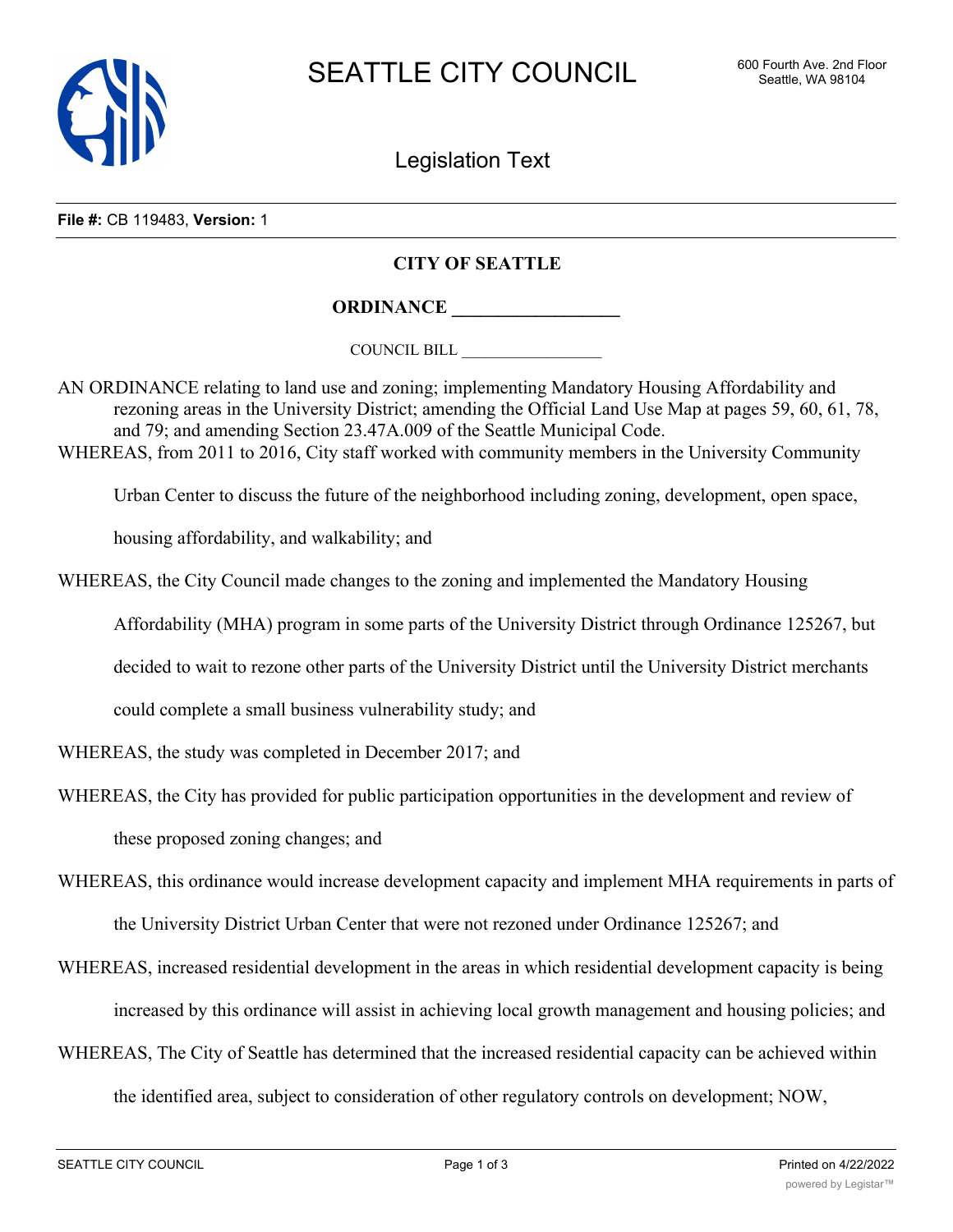THEREFORE,

## **BE IT ORDAINED BY THE CITY OF SEATTLE AS FOLLOWS:**

Section 1. The Official Land Use Map, Chapter 23.32 of the Seattle Municipal Code, is amended to rezone land located on pages 60, 61, 78, and 79 of the Official Land Use Map, as shown on Exhibit A, attached to this ordinance.

Section 2. Section 23.47A.009 of the Seattle Municipal Code, last amended by Ordinance 125603, is amended as follows:

## **23.47A.009 Standards applicable to specific areas**

\* \* \*

G. University Community Urban Center. The following provisions apply to specified NC zones within the portion of the University Community Urban Center west of 15th Avenue NE.

\* \* \*

3. Upper level setbacks on University Way NE. The following standards apply to development on lots abutting University Way NE with a mapped height exceeding 45 feet.

a. An upper-level setback with a minimum depth of 10 feet from street lot lines abutting University Way NE is required for portions of a structure above a height of 45 feet.

b. Structures allowed in subsection 23.47A.014.E.1 and 23.47.014.E.2 are allowed in

upper-level setbacks required in this subsection 23.47A.009.G.3.

\* \* \*

Section 3. This ordinance shall take effect and be in force 30 days after its approval by the Mayor, but if not approved and returned by the Mayor within ten days after presentation, it shall take effect as provided by Seattle Municipal Code Section 1.04.020.